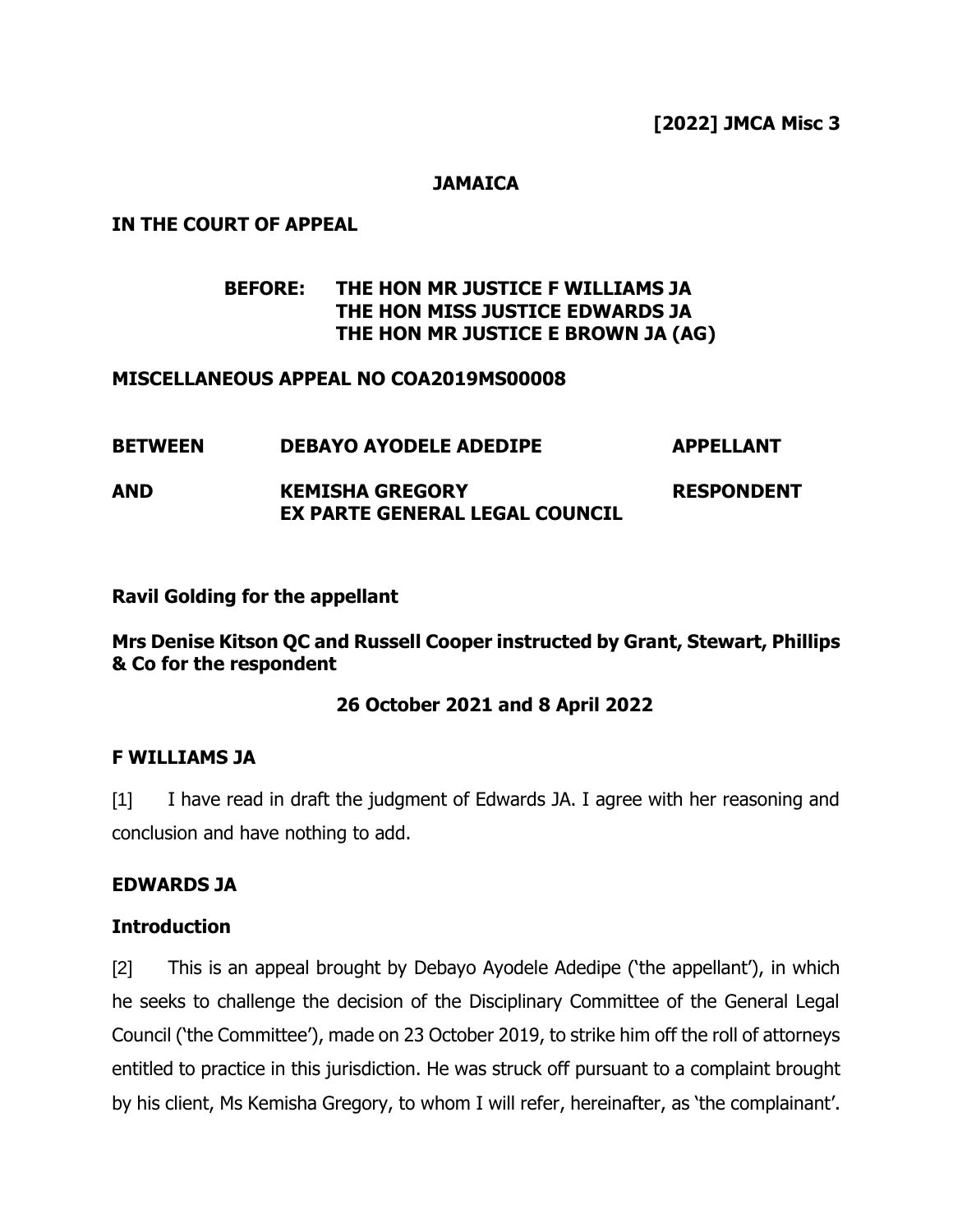Following the hearing of the complaint, the Committee found the appellant guilty of professional misconduct as per Canon VIII (d) in that:

- "(a) he has failed to account to the Complainant for money due to her credit; and
- (b) he has breached Canon I (b) of the Legal Profession (Canons of Professional Ethics) Rules which provides:

"An Attorney shall at all times maintain the honour and dignity of the profession and shall abstain from behaviour which may tend to discredit the profession of which he is a member."

At the sanction hearing, in addition to striking off the roll, the Committee ordered the appellant to pay restitution to the complainant in the sum of \$630,000.00, with interest at a rate of 12% per annum from 30 July 2019 until the date of payment, as well as costs in the amount of \$300,000.00.

## **Background**

[3] The background facts, which I will outline below, are taken from the decision of the Committee, the documents before this court and the written submissions from counsel on both sides. The lead up to this unfortunate situation is quite a sad one. On 21 August 2004, the complainant was negligently shot and injured by members of the security forces. At that time, she was a minor. She brought a claim in the Supreme Court in 2005, by her mother as her next friend, for negligence against the State to recover damages for the injuries she suffered. The appellant was retained by the complainant's mother to represent her in the personal injury claim. She was ably represented in that claim by the appellant.

[4] The claim was tried in November and December of 2009. Judgment was delivered in the complainant's favour on 28 September 2011. She was awarded the sum of \$1,950,000.00 for general damages, \$250,000.00 for exemplary damages, as well as costs to be agreed or taxed. Interest was also awarded at a rate of 6% per annum on the general damages from 28 January to 21 June 2006, and thereafter, at a rate of 3%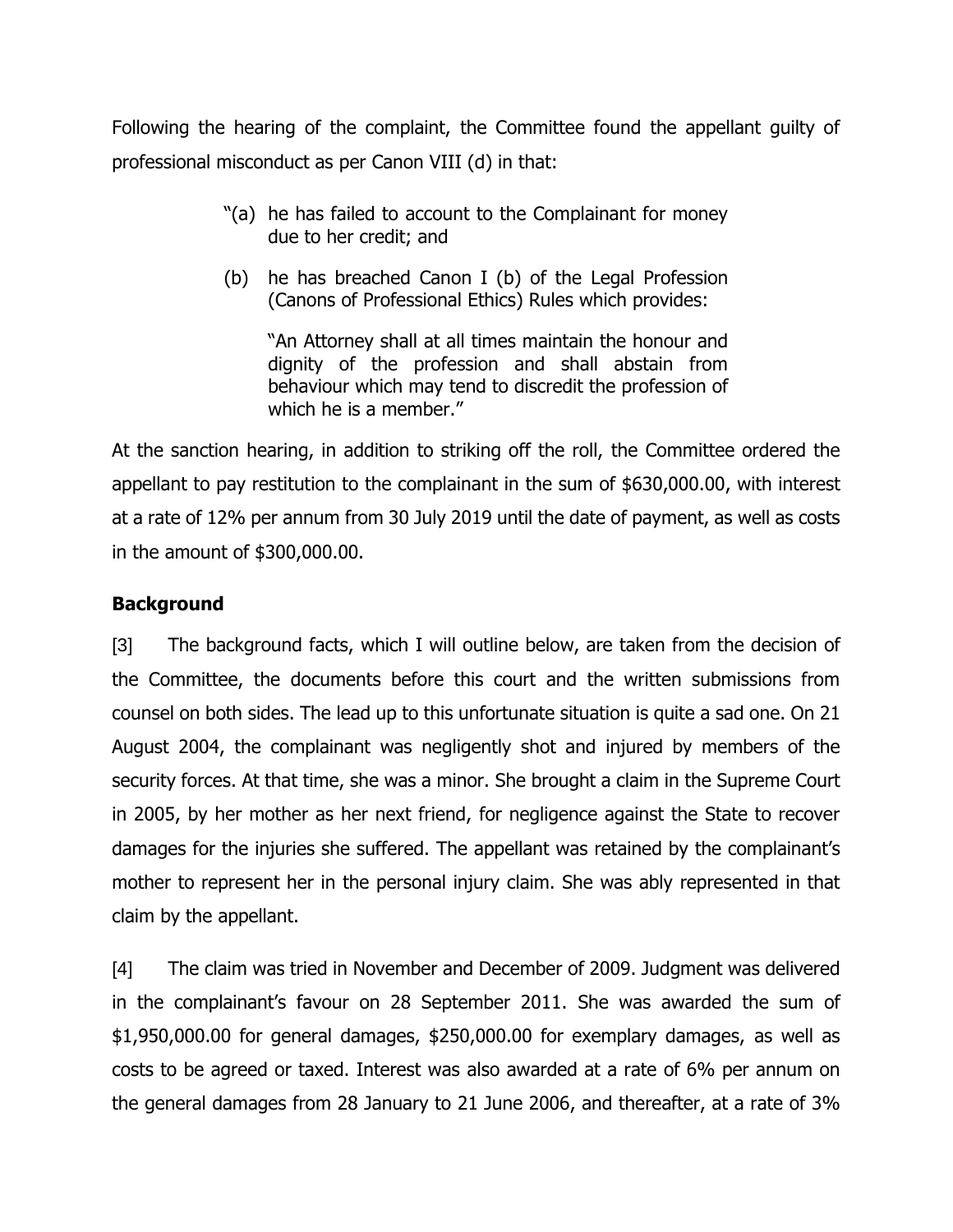per annum up to 28 September 2011. The appellant duly advised the complainant of the said judgment by letter dated 30 September 2011.

[5] However, although the Attorney General remitted the judgment sums to the appellant, he failed to pay them over to the complainant. In 2014, the complainant was advised by a representative of the Attorney General's Chambers that payment of the judgment sums had been made to her attorney. Despite several attempts to contact the appellant for payment to be disbursed to her, the complainant did not hear from the appellant until 17 July 2017, when she received an email promising that payment would be made on 31 July 2017. In response to that promise, the complainant provided the attorney with her banking details. The money was never remitted to the complainant's account. As a result of the attorney's failure to pay over the judgment sums he held on her behalf, the complainant retained another lawyer to assist her in recovering those monies. That attorney wrote to the appellant on 7 August 2017 demanding payment and an accounting. The appellant still failed to pay, notwithstanding that he had advised the complainant's attorney, by email dated 15 August 2017, to expect a letter from him in a few days.

[6] That avenue having yielded no success, the complainant made a complaint to the General Legal Council, supported by affidavit evidence, outlining her grievance. The appellant was served with the complaint and the supporting affidavit and was instructed, by the Committee, to file an affidavit in response to the complaint but he failed to do so. The Committee proceeded to set a date for hearing. After hearing oral evidence from the complainant, and before any cross-examination of the complainant could take place on any of the dates set for that to take place, the appellant made a full admission of the complainant's case to the Committee. In particular, he admitted receiving the sums from the Attorney General's Chambers in satisfaction of the judgment on the complainant's behalf, and admitted that he had failed to pay them over. In the presence of the Committee, he made arrangements with the complainant to pay the sums over to her, and did, in fact, pay over the sums into her account. As a result of this full admission and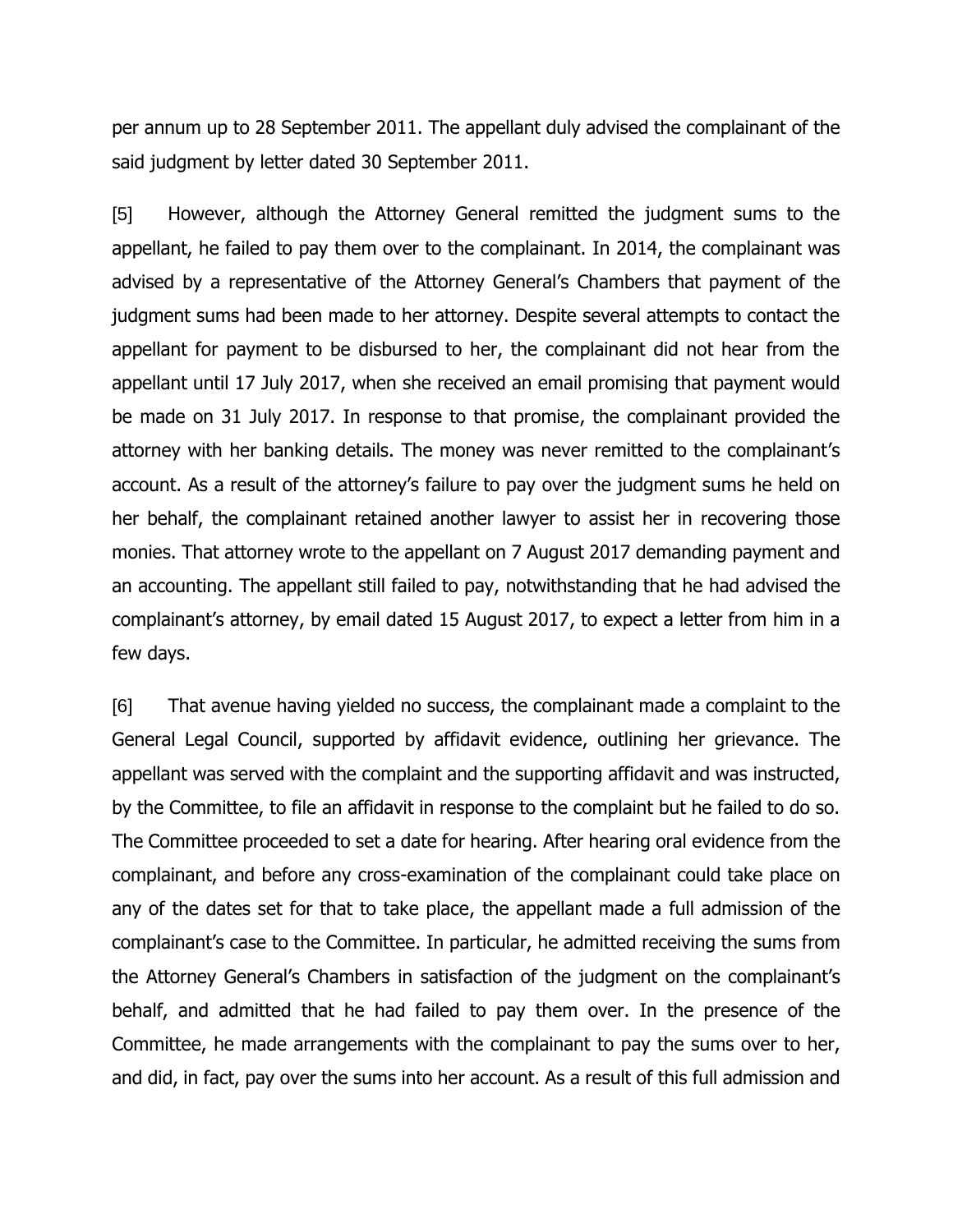restitution to the complainant, made by the appellant, the Committee found him guilty of professional misconduct. A hearing date was set for the Committee to determine the appropriate sanction to impose in the circumstances. The appellant was asked to make written submissions in that regard.

[7] However, on the date set for the sanction hearing, the attorney for the appellant submitted that the Committee could not properly proceed to sanction the appellant as he had not been afforded the opportunity to cross-examine the complainant or to give evidence on his own behalf. The Committee took the view that, in the light of fact that the appellant had made admissions and restitution, and had shown no desire to crossexamine, even when questioned regarding that intent, there had been no need to continue hearing evidence on the appellant's culpability.

[8] The appellant filed no affidavit or written submissions, and made no oral submissions at the sanctions hearing. He was sanctioned as indicated.

## **The proceedings before the Committee**

[9] The complaint before the Committee was that the appellant:

- "(a) has not accounted for all monies in his hands for his account or credit, although [the complainant] has reasonably required him to do so;
- (b) is in breach of Canon I (b) which states that "An Attorney shall at all times maintain the honour and dignity of the profession."

[10] The form of application and affidavit sworn by the complainant, dated 27 October 2017 and 25 January 2018, respectively, and filed 7 February 2018, were admitted as Exhibits 1 and 2. The exhibits to the complainant's affidavit were numbered KG1-KG6. The appellant filed no affidavits.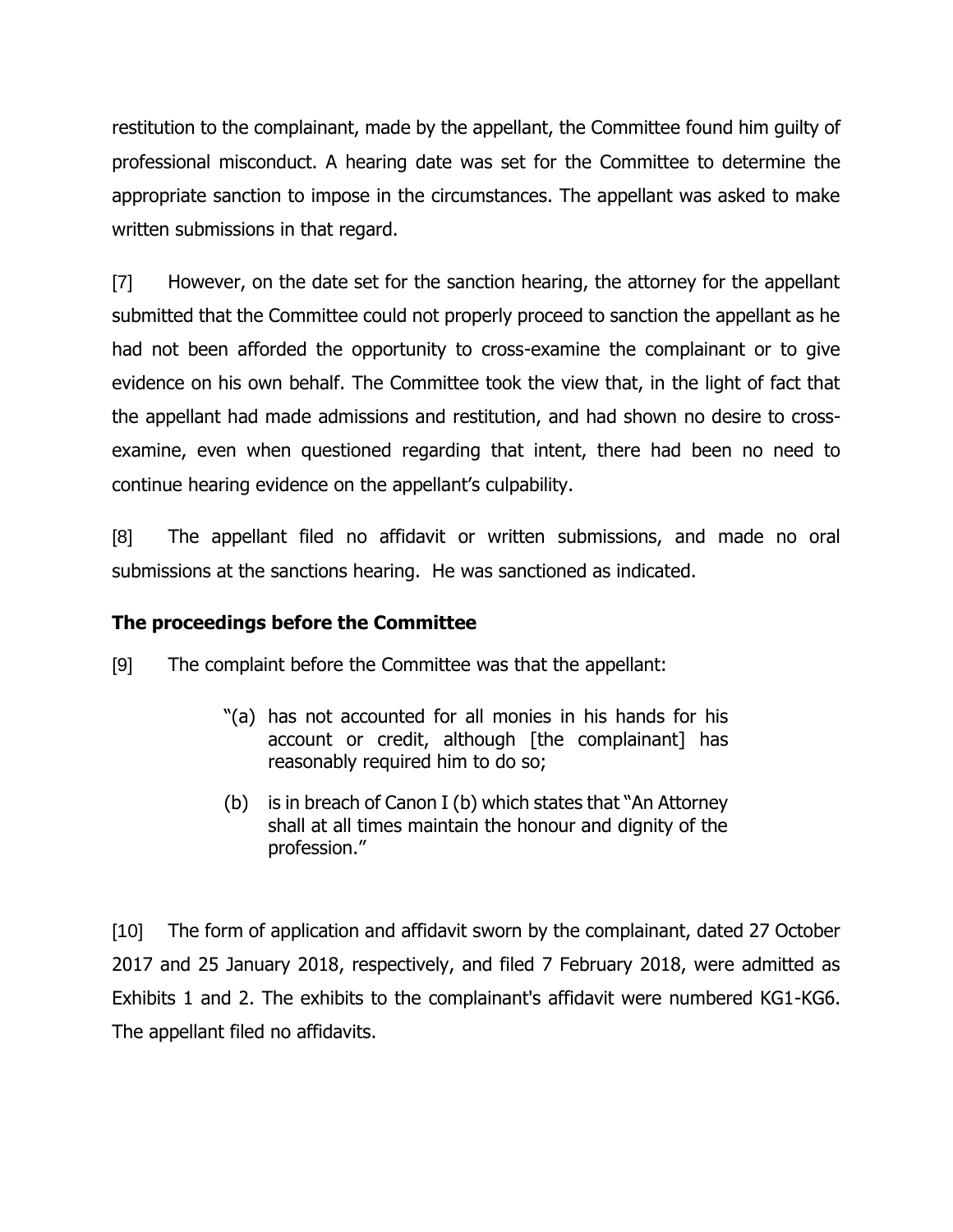[11] Importantly, the following pieces of correspondence were exhibited to the complainant's affidavit:

- (a) **Exhibit KG3**  $-$  Letter dated 17 July 2017 from the appellant to the complainant in which he said he would pay all sums due to her by 31 July 2017; and
- (b) **Exhibit KG6** ─ Email dated 15 August 2017 from the appellant to Mr. Alimi Banjoko, the complainant's attorney-at-law, stating that he should expect a letter in a few days, in response to Mr. Banjoko's correspondence demanding payment by 10 August 2017.

[12] On 16 March 2019, the complaint came before the Committee for hearing. The complainant appeared by way of Skype and the appellant appeared by way of his attorney, Mr Ravil Golding. Mr Golding informed the Committee that he did not have sufficient instructions, and that the appellant was ill and unable to appear. The hearing was adjourned to 25 May 2019. The appellant was requested to file an affidavit in response to the complainant's affidavit by 14 April 2019. The adjourned hearing was further postponed to 29 June 2019 and a notice of postponement was sent to the appellant and his attorney. However, neither of them attended the hearing on 29 June 2019.

[13] The complainant being present, the Committee commenced the hearing of this matter on 29 June 2019. Having satisfied itself that the appellant had been duly served with notice of the hearing, pursuant to rules 5 and 21 of the Legal Profession (Disciplinary Proceedings) Rules ('the Rules') set out in the Fourth Schedule to the Legal Profession Act ('the LPA'), and in exercise of its discretion under rule 8 of the Rules, the Committee proceeded with the hearing in the absence of the appellant.

[14] The Committee took the complainant's oral evidence and admitted into evidence her complaint and affidavit in support of the complaint, with the attached exhibits. The appellant, up to that time, had not filed any affidavit as he was requested to do. The evidence of the complainant having been taken, the matter was adjourned to 13 July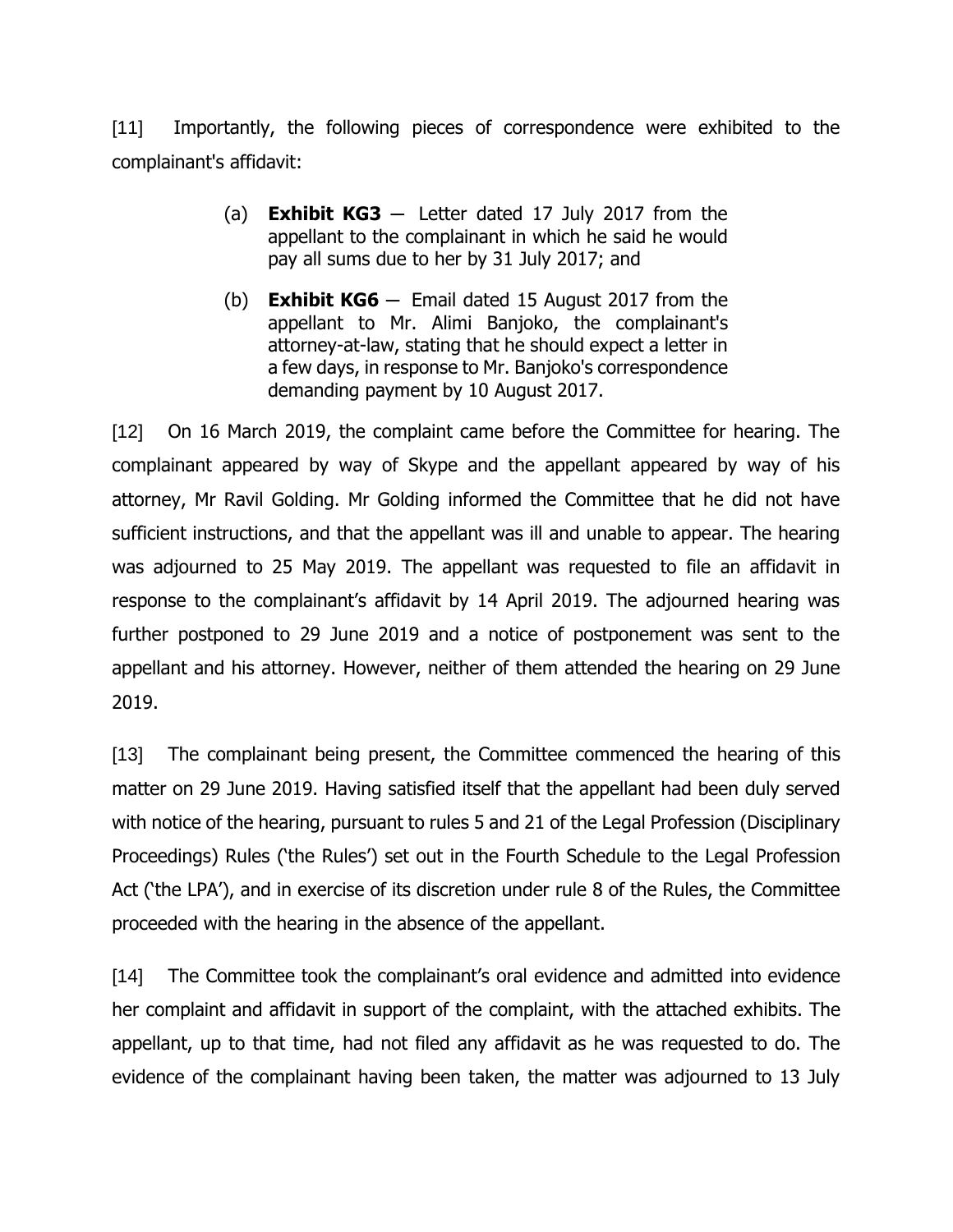2019, to allow the appellant an opportunity to cross-examine the complainant. By letter dated 8 July 2019, the secretary of the Committee informed the appellant of the Committee's order and enclosed the notes of evidence.

[15] On 13 July 2019, Mr Golding appeared for the appellant and advised the Committee that he had received information that the appellant had suffered what was thought to be a minor heart attack, and was confined to bed. However, Mr Golding had no medical report or information as to who was the attending physician or the period for which the appellant was to be confined. The Committee informed Mr Golding that the complainant had given her evidence and was to be cross-examined. When asked whether he intended to cross-examine the complainant, he replied that he was only holding for the appellant with the limited instructions to seek an adjournment. The Committee brought to Mr Golding's attention the fact that the appellant had not complied with the requirement to file an affidavit in response, nor with the Committee's order for him to do so, and asked Mr Golding whether the appellant intended to do so. Mr Golding repeated that he had no instructions. The Committee granted an adjournment to 22 July 2019.

[16] On 22 July 2019, the appellant was present. The Committee began the proceedings by informing him that the complainant's evidence had been taken and that he was to cross-examine her that day. The Committee also enquired whether he had filed his affidavit. He still had not filed any affidavit, but indicated to the Committee that he had retained Mr Golding, however, Mr Golding was unable to be present that day. He indicated that it was his desire to have Mr Golding represent him, "if it is possible."

[17] The appellant admitted that on the previous occasion when Mr Golding appeared before the Committee, Mr Golding had no instructions to act for him. He also admitted that he had not complied with the instructions to file an affidavit, and that he had no good reason for not doing so. When the Committee inquired whether he was in a position to cross-examine the complainant that day, the appellant said he was not. The Committee retired to consider the appellant's request for an adjournment to the 29 July 2019, to allow for Mr Golding to be present.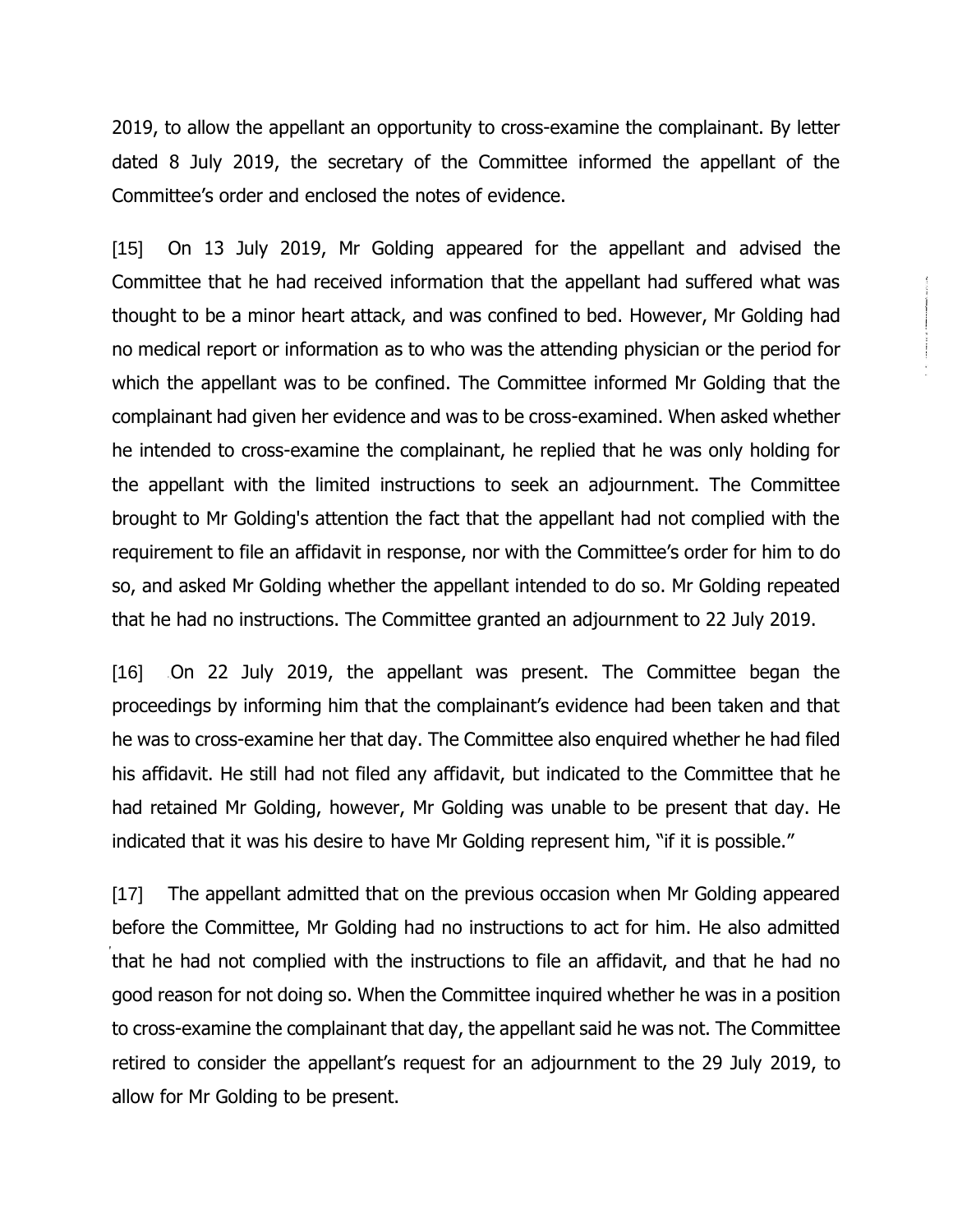[18] The Committee, having been left in the dark as to the appellant's position because of his failure to file an affidavit in the matter, used the opportunity, whilst awaiting Mr Golding's confirmation that he was available for 29 July, to ask the appellant to identify what factual assertions made by the complainant were in dispute. In response, the appellant admitted that he was not disputing the fact that he had received the payment of the judgment sums and had not paid over any part of the monies to the complainant. The Committee, at this point, explained to the complainant that it was attempting to narrow the issues, in the light of the planned adjournment and the fact that the appellant had filed no affidavit. The Committee then confirmed with the appellant that he had said he had instructed his attorney that payment would be made, in full, by Monday, 29 July. The appellant noted that Mr Golding had been instructed that payment would be made to the complainant within the next few days, and by the next hearing date. He requested the complainant's bank information so that the arrangements could be made. The complainant, who was present throughout, agreed to send her bank details to the appellant and the secretary of the Committee, by email. The following exchange then took place:

- "Panel: Mr. Adedipe is saying that payment will be effected by Monday the 29<sup>th</sup> July, so when we come on the  $29<sup>th</sup>$  it will simply be to confirm receipt of funds, is that correct Mr. Adedipe?
- Adedipe: Yes.
- Panel: Mr. Adedipe are you saying that the claim is not in dispute, you [sic] not contesting the claim?
- Adedipe: I am not contesting that:
	- 1. Money has been received; &
	- 2. Money has not been paid.
- Panel: The complaint is that you have not accounted to Ms. Gregory for all monies in your hand and that you are in breach of Canon 1(b) failing to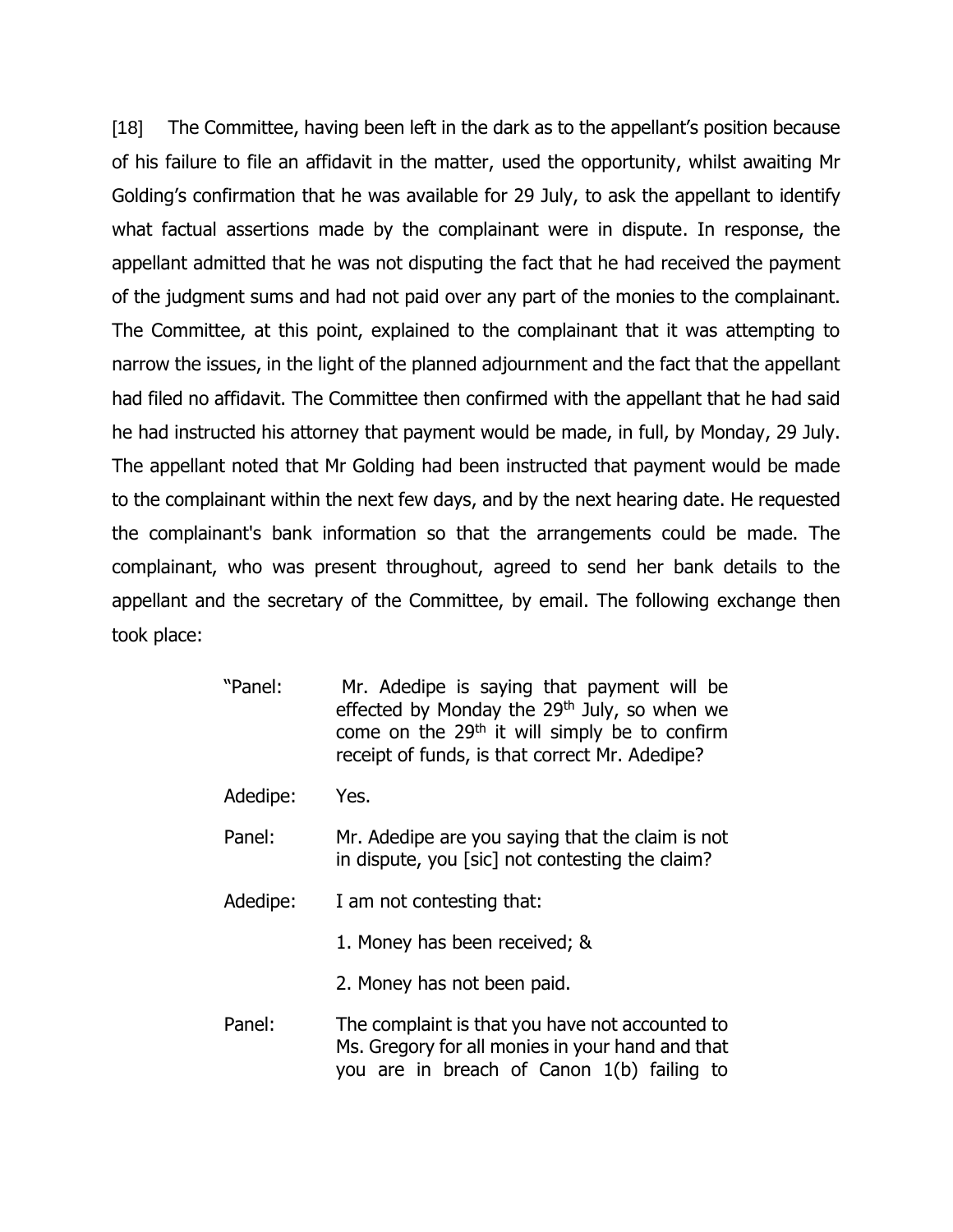maintain the honour and dignity of the profession.

- Adedipe: What I am saying is not in dispute is the fact that money has been received and the fact that money has not been paid. Panel: We are clear on that. The total money was received? Adedipe: There is a little issue about the total monies that have been received.
- Panel: Monies have been received and no payment to the complainant, not in dispute?

Adedipe: That's correct."

[19] Having ascertained from the appellant that he was finalising instructions as to how the payment to the complainant was to take place, the Committee explained the position to the complainant and the matter was adjourned to 29 July 2019.

[20] On 29 July 2019, the appellant and Mr Golding were both present. Mr Golding indicated that unsuccessful attempts had been made by the appellant to transfer the funds that morning, and that it would be done that day. When asked how much was due to the complainant and how much money the appellant had received on her behalf, Mr Golding stated that \$2,555,875.00 was received from the Attorney General, and that interest on that sum up to 29 September 2019 amounted to \$1,226,820, resulting in a total sum of \$3,782,695.00. Once legal fees of 25%, amounting to \$945,673.75, were deducted, the balance due to the complainant was \$2,837,021.25, which Mr Golding said would be sent to the complainant's account on that day.

[21] The complainant disagreed with the figure outlined by Mr Golding and agreed to procure an accounting to be sent to the Committee and the appellant. The appellant also agreed to prepare a statement of account setting out the interest rates applied on the judgment sum after 28 September 2011, the amount of interest the Attorney General had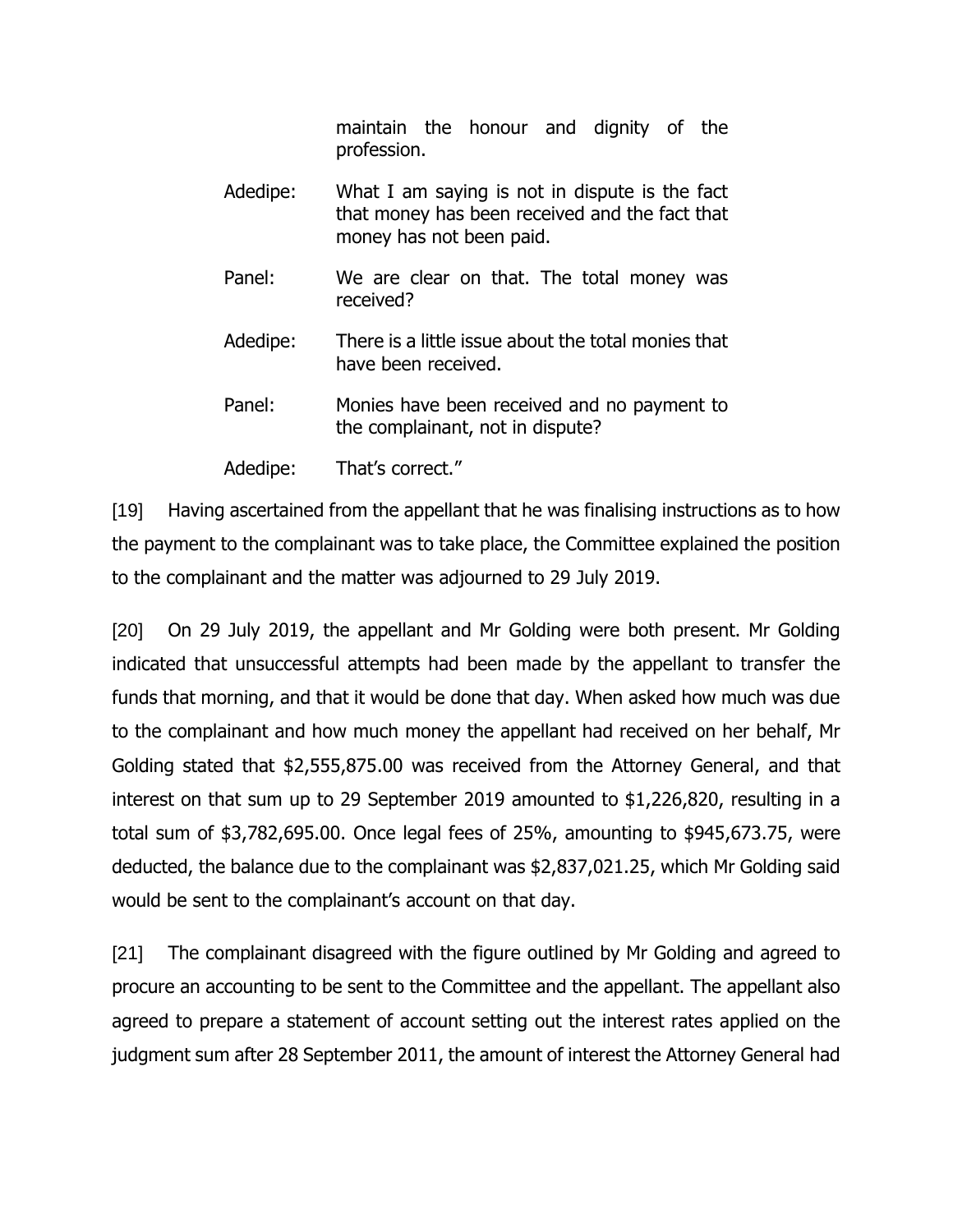paid and whether the Attorney General had agreed to pay all the interest sought. The matter was adjourned to 30 July 2019.

[22] On 30 July 2019, the appellant was present but Mr Golding was not. The appellant submitted a statement of account in which the total due to the complainant was represented as \$3,030,327.99. The appellant informed the Committee that he had wired the equivalent of that sum, which he said was US\$22,104.66, to the complainant's bank account that day. The complainant presented a statement of account which showed that the amount due to her was \$3,869,042.47. It was generally agreed that the main differences between the two accounts were the interest rate applied and the period upon which it was applied. The appellant had claimed that the relevant period was 99 days from June to September 2011, however, the Committee accepted that the complainant's account more closely reflected what was accurate, as the judgment was handed down in 2011, over five years prior. Further discussions regarding the interest rate to be applied ensued.

[23] It was at this point that the event which caused the controversy before this court occurred. The Committee, noting that the matter of restitution was a matter going to mitigation, indicated to the appellant and the complainant that it would formally deliver its judgment and all other matters could be dealt with in mitigation. The appellant indicated his desire to consult his attorney. The appellant contacted Mr Golding by telephone, at which time the Committee informed Mr Golding of its intention and that he would be allowed an opportunity to file submissions in mitigation by 30 August 2019. Mr Golding said "Okay". Neither the appellant nor his attorney objected to the Committee's expressed intention at that time.

[24] The Committee then delivered an oral judgment finding the appellant guilty of professional misconduct, having considered the complainant's unchallenged evidence and the appellant's admissions. They then invited the appellant to file submissions in mitigation by the 30 August 2019. The matter was adjourned to 24 September 2019 for the sanction hearing. Again, Mr Golding's response was, "Okay". The appellant was asked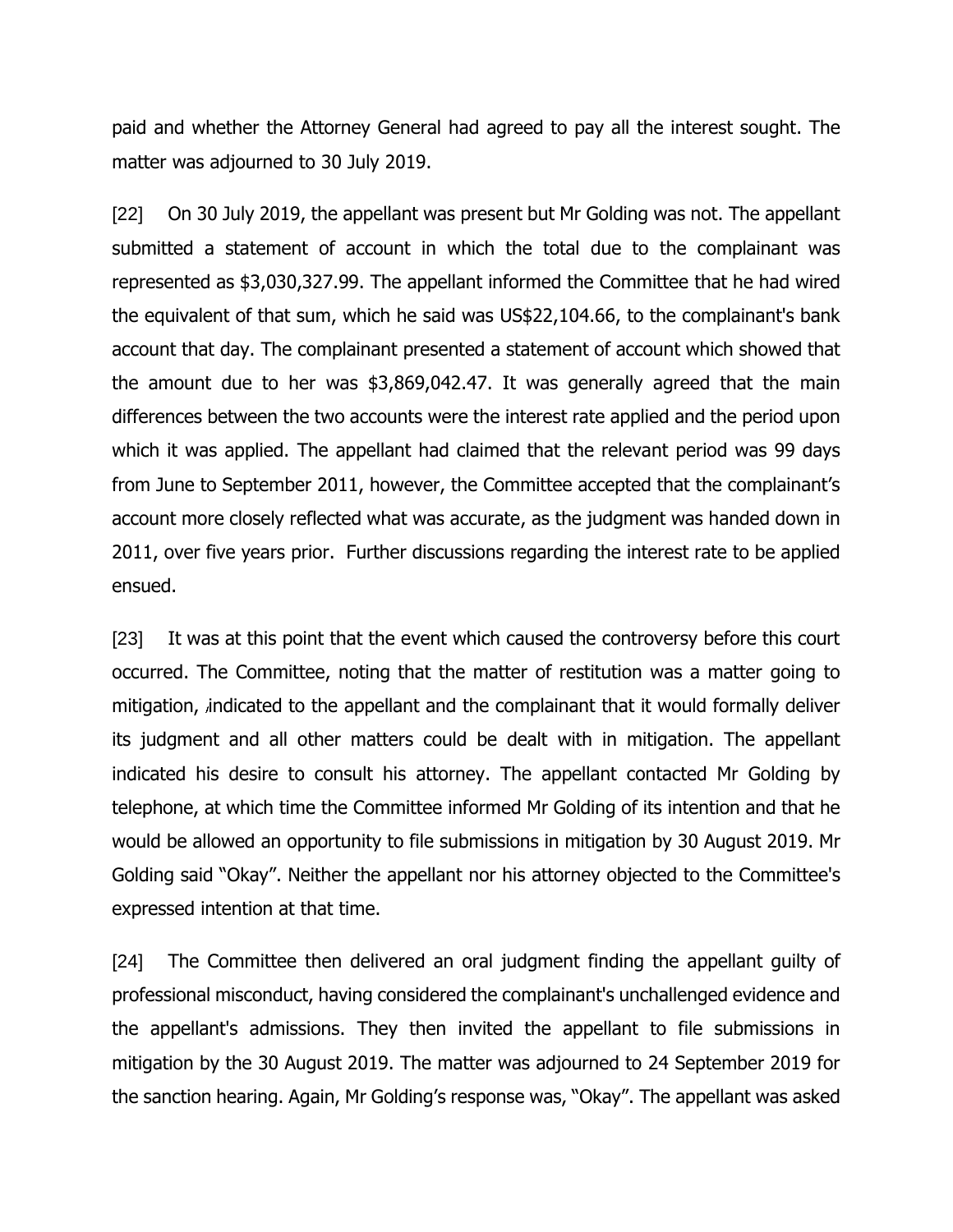if he heard what was said by the Committee and he responded in the affirmative. The Committee repeated its finding of guilt for professional misconduct and adjourned for the sanction hearing. The appellant's only response, then, was, "Okay".

[25] On 24 September 2019, at the sanction hearing, both the appellant and his attorney were present. Mr Golding confirmed to the Committee that no submissions in mitigation had been filed on behalf of the appellant, neither had the appellant filed any affidavit. Mr Golding, instead, challenged the Committee's judgment on the basis that the complainant had not been cross-examined and that the appellant had not given evidence. This, despite the appellant's admissions, and even though neither he nor Mr Golding had given any indication of an intention to cross-examine. The Committee reminded Mr Golding that: (a) they had accepted the complainant's evidence; (b) the appellant did not file any affidavit; (c) the appellant had indicated that he did not wish to cross-examine the complainant and would prefer to have his attorney present; (d) that adjournments had been granted for that to occur but nothing was forthcoming from the appellant or any attorney on his behalf; and (e) the appellant had admitted to the substance of the complaint and had made arrangements to pay the complainant.

[26] The Committee noted that opportunities were presented to the appellant to crossexamine and he had declined to do so, but had, instead, indicated that his instructions to his attorney were in regard to payment to the complainant. Mr Golding claimed that the appellant had wanted him to cross-examine the complainant but that he had been ill. The Committee reminded Mr Golding that they had no record of that, and that on the occasion when he did appear, he had indicated that he had no instructions in the matter beyond dealing with the payment, which the appellant had wished to make to the complainant. The Committee also reminded Mr Golding that, on 22 July, he had indicated that his instructions were limited to asking for an adjournment, that he did not seek an adjournment to cross-examine, and that, at no time after 13 July did he indicate orally or in writing any desire to cross-examine. Mr Golding's response was that he did not know that he would have had to communicate to the panel that he wished to cross-examine,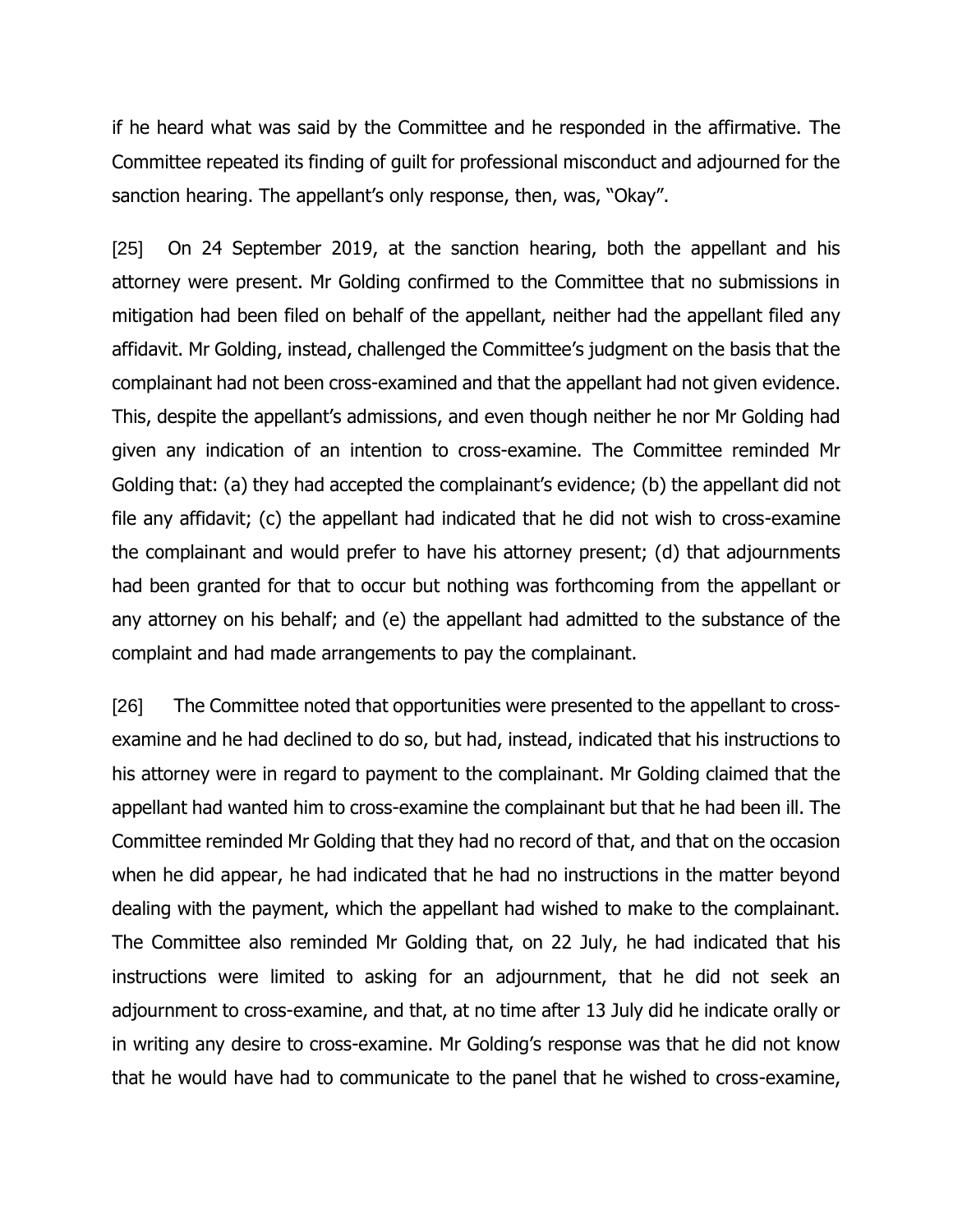and that at the time he had indicated to the Committee that he was now representing the appellant, it meant that he was representing him fully. He did, however, agree that he had made no indication that he wished to cross-examine. The issue was traversed repeatedly, with the Committee reminding Mr Golding of the history of the matter, including of a date being set for cross-examination, of the appellant being informed in writing of the date set for cross-examination, and of both he and the appellant declining to cross-examine. The Committee also pointed out that at no time between 13 July and 24 September 2019 did Mr Golding communicate, orally or in writing, any desire to crossexamine the complainant. Mr Golding, nonetheless, remained steadfast to the claim that cross-examination had not been waived and that the appellant had not given evidence.

[27] It was enquired of Mr Golding what he wished to do, and whether he wished to cross-examine at that stage, but he retorted that there would be no point in crossexamining at that stage, the appellant having already been found guilty. The Committee also pointed out that, the appellant having admitted that he had failed to pay over the judgment sums, now had the opportunity, at the sanctions hearing, to explain why he did not do so. Mr Golding agreed that that could be done, but maintained that the appellant had already been found guilty. Mr Golding applied for an adjournment. The Committee refused. Mr Golding then declined to make any submissions in mitigation. The matter was adjourned to 23 October 2019 for a decision on sanction, and on that date, notwithstanding the objections of Mr Golding, the Committee gave its decision.

#### **Findings of the Committee**

[28] The Committee carefully considered the evidence, bearing in mind that the burden of proof rested on the complainant, and that the standard of proof was beyond a reasonable doubt. The Committee noted that the appellant had failed to file an affidavit in response to the complaint, despite rule 4(a) of the Rules, the letter dated March 2018 from the secretary of the Committee informing him of the requirement to file an affidavit in response within 42 days, and the order made by the Committee on 16 March 2019 requiring him to do same. The Committee also considered that Mr Golding had declined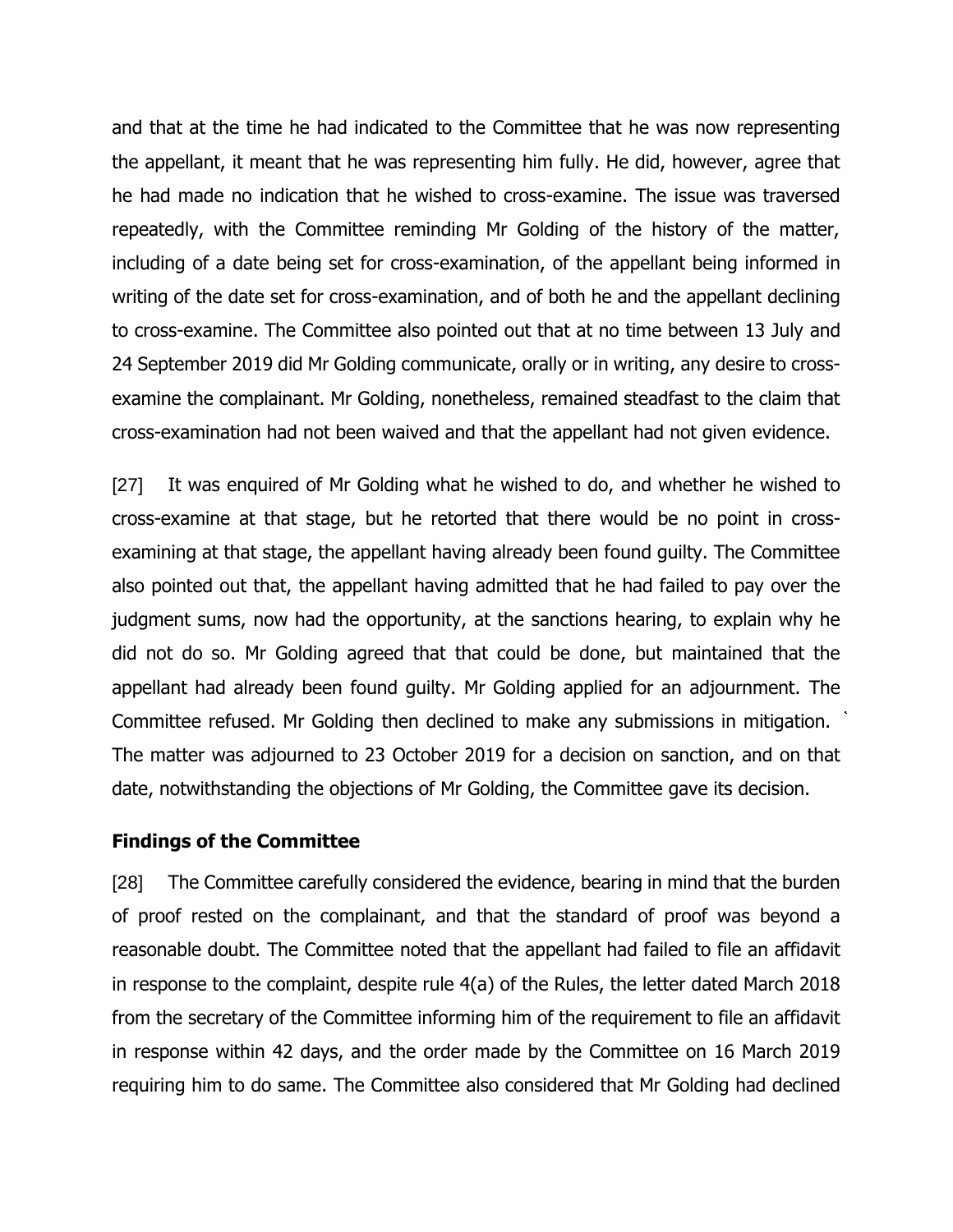to cross-examine the complainant on 13 July 2019, on the basis that he had only limited instructions to seek an adjournment and no instructions at all about the complaint, and that the appellant had also declined to cross-examine the complainant on 22 July 2019. The Committee also took into account the appellant's inability to identify any area of dispute with the complainant's evidence when invited to do so, the absence of any affidavit challenging the complainant's evidence, and his admission that he had received the judgment debt and had not paid over any part of it to the complainant.

[29] Having considered the complainant's evidence, the Committee found that it had been established beyond a reasonable doubt, that:

- "a. The Attorney received payment of the judgment debt from the Attorney General;
- b. The Attorney failed to pay the money received on trust for the Complainant to her, although she has reasonably required him to do so and despite his representation to her that he would pay her in full by 31 July 2017."

## **The notice and grounds of appeal**

- [30] The appellant filed grounds of appeal as follows:
	- "a. That the panel of the General Legal Council that adjudicated the matter erred in law in that it failed to afford the Appellant a fair hearing in breach of the rules of Natural Justice by proceeding to judgment on July 30, 2019 without the Appellant or his Counsel being afforded the opportunity to cross examine the complainant or without the right of cross examination being waived.
	- b. That the panel of the General Legal Council that adjudicated the matter erred in law in that it proceeded to judgment on July 30, 2019 without affording the Appellant the right to give evidence on his own behalf or to call witnesses to give evidence on his behalf or without him waiving such rights.
	- c. That on September 24, 2019 when it was pointed out to the said panel by Counsel for the Appellant that the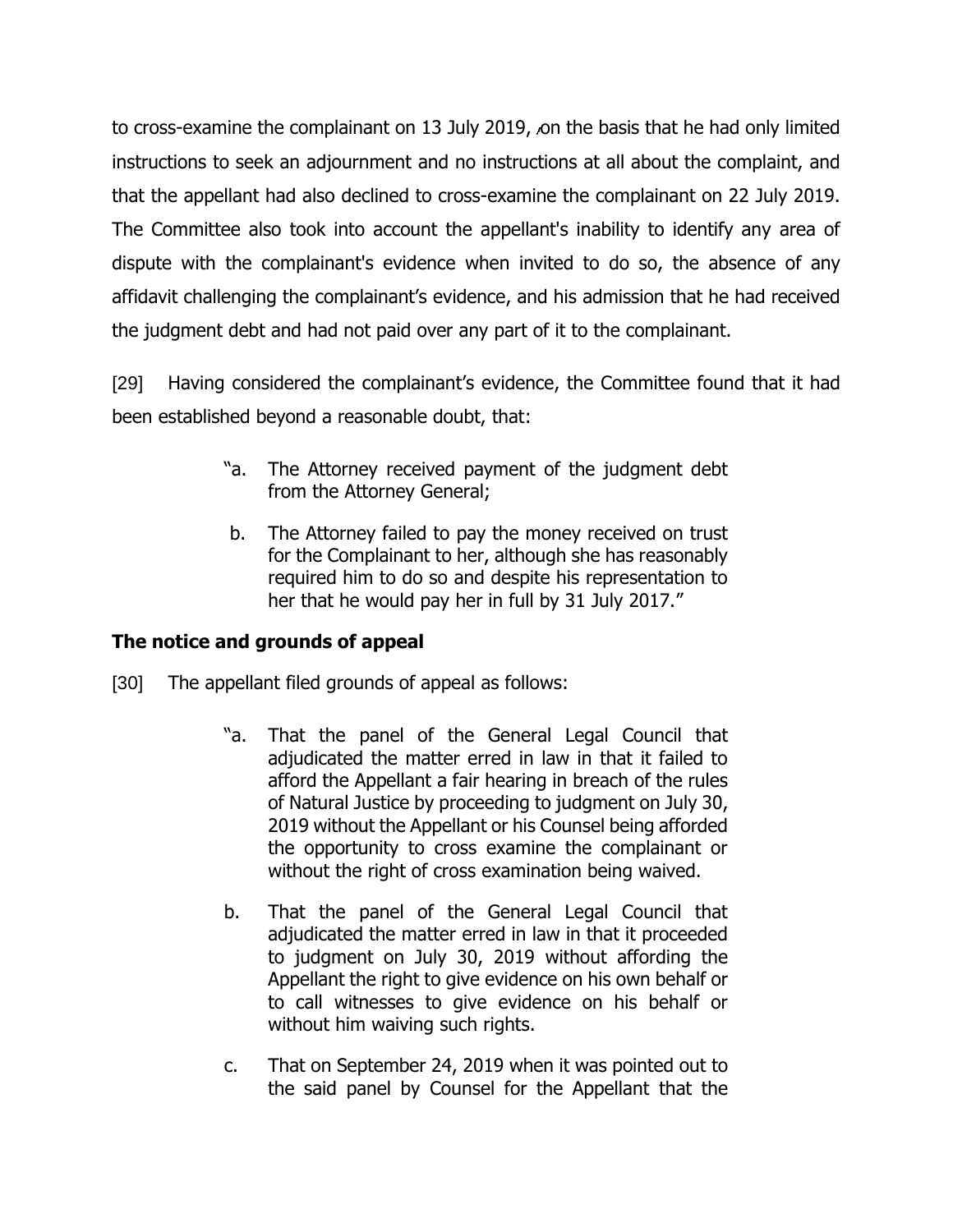proceedings would be a nullity in that the Appellant had not cross examined the complaint [sic] or had not given evidence before their decision was arrived, [sic] at the chair of the panel pronounced firmly that cross examination would not make any difference thereby indicating that the matter was pre-determined."

[31] The appellant asked that the decision of the Committee, made on 23 October 2019, be set aside on the bases that the principles of natural justice were breached on the 30 July 2019, when the Committee found him guilty of professional misconduct, without affording him the opportunity to cross-examine the complainant, and that, as a result, the proceedings were a nullity. He did not request a new hearing.

### **Discussion**

[32] Mr Golding's main complaint was that the appellant was denied natural justice when the Committee found him guilty without affording him the right to cross-examine the complainant. Counsel argued that the right to cross-examine had not been waived and that the appellant should have been allowed to exercise that right. In support of his contentions, counsel relied on extracts from Administrative Law by Sir William Wade and Christopher Forsyth, 11th edition pages 422 to 439, **General Council of Medical Education and Registration of the United Kingdom v Spackman** [1943] 2 All ER 337 and **Anisminic Ltd v The Foreign Compensation Commission and another**  [1969] 1 All ER 208.

[33] Counsel for the Committee asserted that based on the facts, as disclosed in the notes of proceedings, it was patently clear that the appellant was afforded a fair hearing. In support of its contentions the Committee relied on the case of **Constantinides v Law Society** [2006] EWHC 725 and the case of **University of Ceylon v E.F.W. Fernando** [1960] 1 WLR 223.

[34] The sole issue for this court in reviewing this case is whether the appellant was afforded a fair hearing and, if not, whether the proceedings were nullified.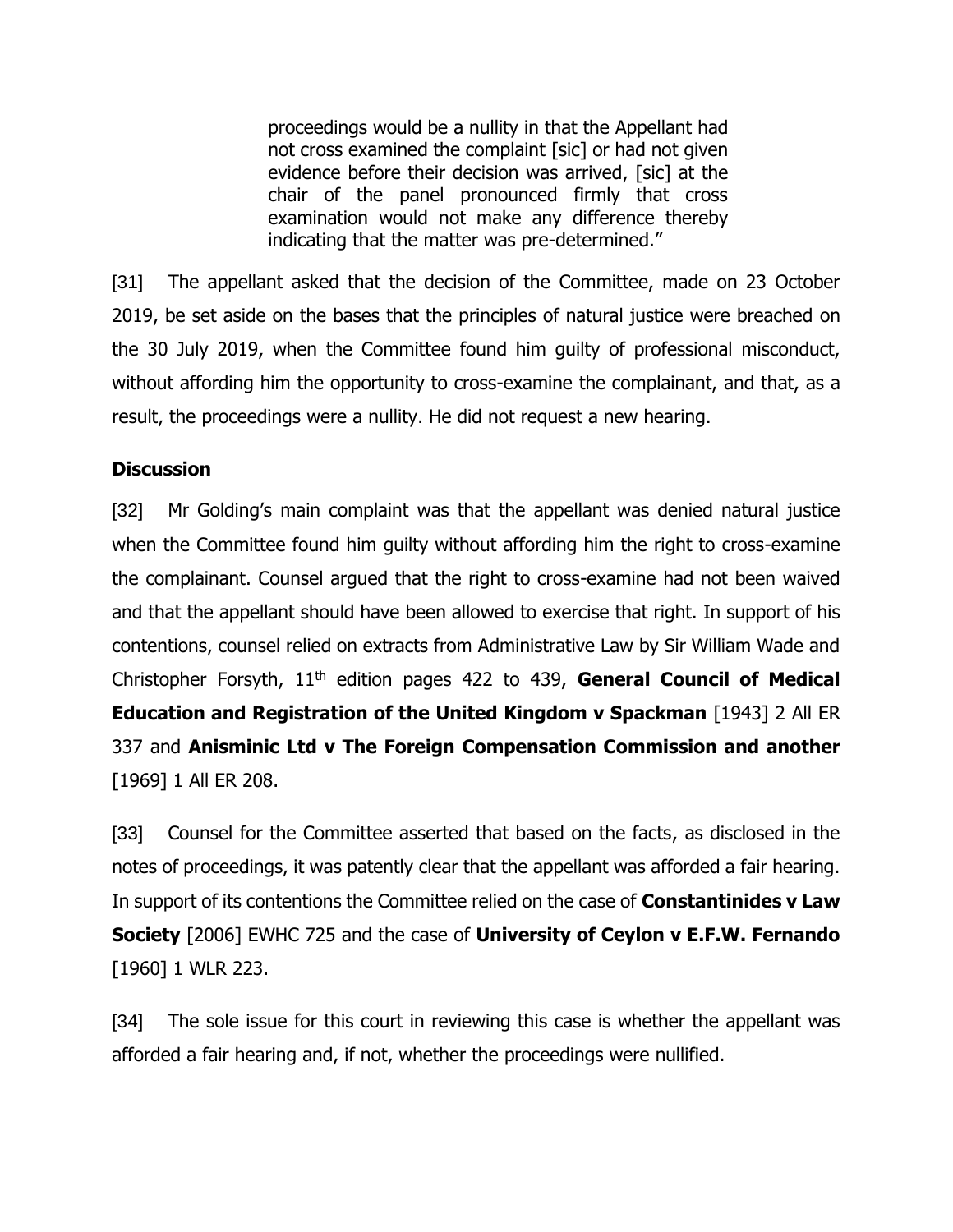[35] Disciplinary proceedings against attorneys are instituted pursuant to the LPA and the Rules. Sections 12 to 19 of the LPA set out the scope of the Committee's powers when hearing a complaint brought against attorneys-at-law enrolled to practice in this jurisdiction for various breaches of the Canons governing the profession.

[36] Section 14 permits the Committee to make rules for regulating the hearing of such complaints. The Fourth Schedule to the LPA sets out the Rules, which have been amended from time to time. The Rules provide for a complaint to be made to the GLC in the form of an application and affidavit. This is to be served on the attorney who is the subject of the complaint, and he or she is required to file an affidavit in answer to the complaint. The Committee will then consider the application and the response, if any is received, and if a *prima facie* case is shown it will proceed in accordance with rule 5. Rule 5 provides for a date of hearing to be fixed and for notice to be given to the attorney and the complainant. Rule 8 provides for the Committee to proceed with the hearing in the absence of one or both parties who have been served to appear but fail to do so.

[37] By virtue of rule 10, the Committee is empowered to act on affidavit evidence only. It also has the power to call a person to give oral evidence and to be cross-examined.

[38] The appellant took no issue with the Rules, but only with the failure of the Committee to afford him the opportunity to cross-examine the complainant and to give evidence before arriving at its decision on guilt.

# Was the appellant afforded the opportunity to cross-examine the complainant and provide evidence and, if not, were the proceedings nullified?

[39] It is important to note that the appellant did not challenge the complaint, nor the assertions that the complainant made in her affidavit and oral evidence before the Committee. The appellant, in fact, admitted to the assertions and to having no good reason for failing to pay over the judgment sums he received on the complainant's behalf years before. Importantly, neither the appellant nor his attorney, who himself was aware of the appellant's admissions, indicated to the Committee, at that time, that they,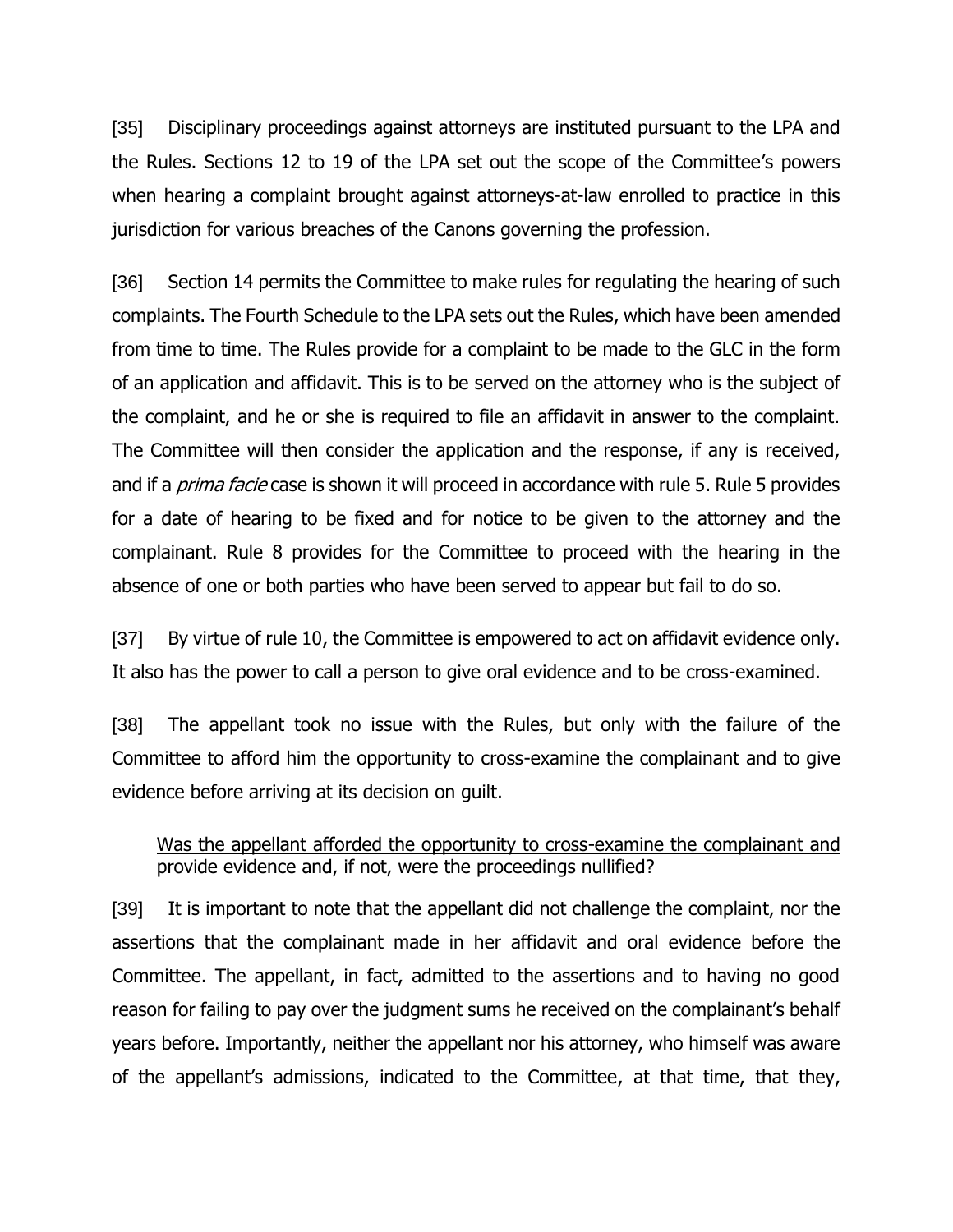nevertheless, would have liked the opportunity to cross-examine the complainant on any further issues still joined between the parties.

[40] The admissions by the appellant were made on 22 July 2019 and he further appeared on 29 July 2019. On neither of those two dates did the appellant or his attorney indicate that, despite his admissions, he still wished to cross-examine the complainant on some disputed issue, and to give evidence himself. All the oral statements from the appellant to the Committee surrounded the issue of restitution. Even when the appellant indicated that he wished to consult his attorney, his indication was that it was with regard to the amount he was liable to repay the complainant. On his appearance, on 30 July 2019, the appellant confirmed that he had made a payment into the complainant's account and had provided a statement of account. On that date, when the issue of mitigation was mentioned by the Committee, the appellant claimed that he wished to sort out the issue of repayment first and to discuss it with his attorney. He did speak with his attorney by telephone on that date, and the attorney joined the proceedings by telephone. Neither of them mentioned the matter of cross-examination of the complainant, who was present. The matter was adjourned to 30 August 2019 for submissions on mitigation.

[41] On 24 September 2019, during what was supposed to be the sanction hearing, the appellant, through his attorney, objected to the hearing on the basis that there was no cross-examination of the complainant. However, no plea in mitigation, no affidavit, no application to withdraw the admissions, and no objection were filed. No oral application to withdraw the admissions was made at the sanction hearing. Even when the appellant was asked, on 24 September, if there was a dispute as to facts, he gave no answer. Therefore, there was then, as there is now, only the mere assertion that there was a failure of natural justice because there was no cross-examination, and that the appellant was not given the opportunity to give evidence.

[42] In our system of advocacy, particularly in court proceedings, a trial involves the thrashing out of issues joined between the parties to see which side's account will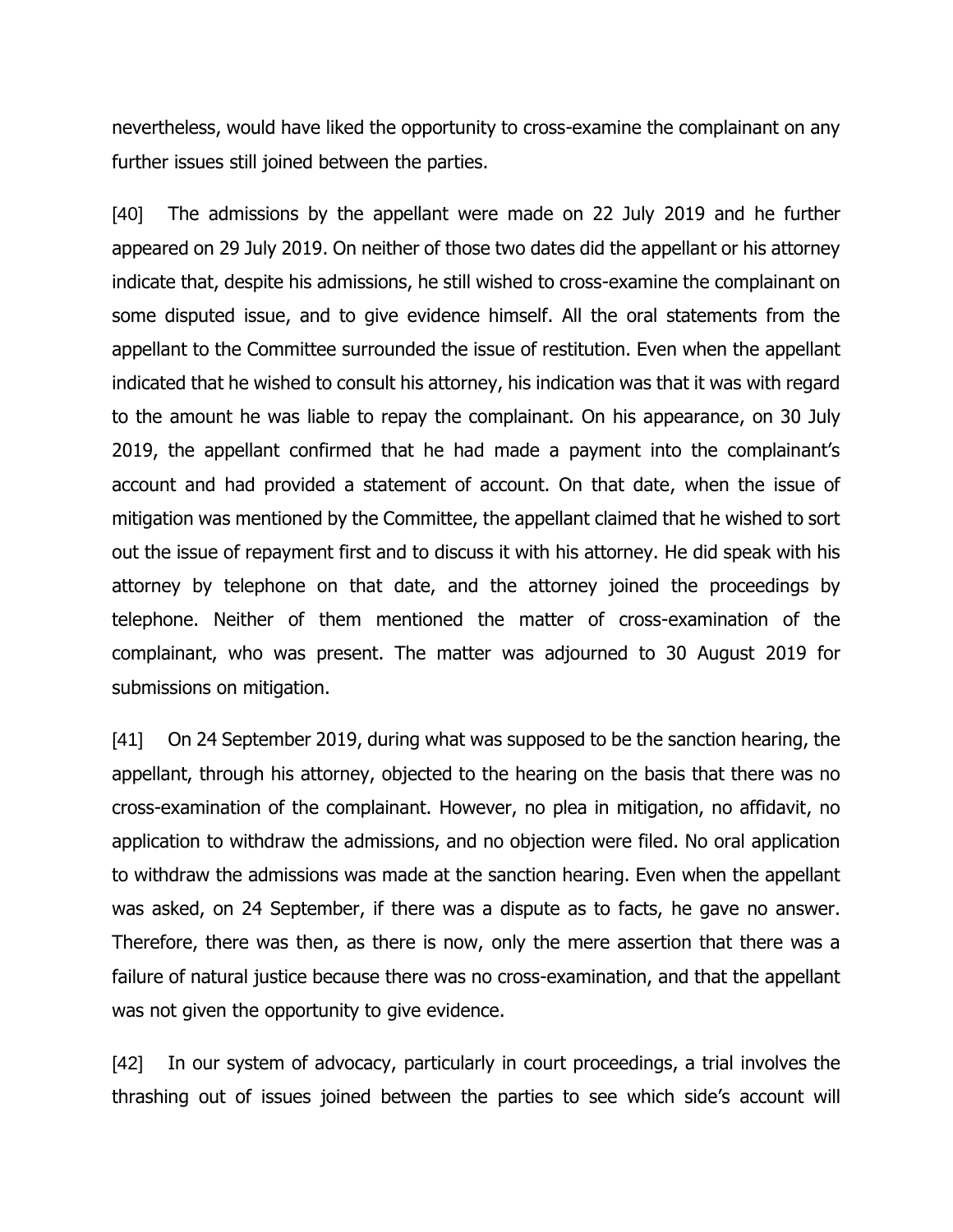succeed. In a criminal trial, a person accused, by a plea of not guilty, puts into issue all the facts necessary to ground the charge made against him. Therefore, witnesses must be called to give evidence to support all the elements necessary to prove the case against him. A witness called by one party may be cross-examined by any other party in the case. Unless the accused makes a formal admission as to one or all of the elements in the charge against him, each element must be proved to the requisite standard. Where there is a formal admission to the charge or to any element necessary to be proved, the need to prove the charge or that element is removed and there is no longer any issue joined. In both civil and criminal cases, the right to cross-examine is automatic (except in criminal cases where a judge calls a witness not called by either side and that witness can only be cross-examined with the leave of the judge). That right does not depend on whether the witness has given evidence adverse to the party seeking to cross-examine (see Andrews & Hirst on Criminal Evidence by Michael Hirst, 3<sup>rd</sup> edition, at para. 7-063-4 at pages 222 to 223).

[43] What a witness says in cross-examination is as much evidence as what the witness says in examination-in-chief. One of the purposes of cross-examination is to discredit the witness and to show that what he or she has said in examination-in-chief is not capable of belief on a particular issue or at all. The result of it is that the general credibility of the witness may be impugned, so that, what he or she has said in evidence cannot be relied on at all, or can only be relied on in respect of a particular issue. Cross-examination may also be used to adduce additional evidence more favourable to the cross-examiner. The rules regarding admissibility and relevance are applicable to cross-examination (see Andrews & Hirst on Criminal Evidence, at para. 7-066, at page 224 and 7-068, at page 225). A failure to cross-examine may amount to an implied acceptance of the evidence.

[44] In a civil case, a defendant may make admissions to all the claim or part of the claim or the issues in the claim, which would make it unnecessary to have a trial on that part, or issue or even on the whole claim. Judgment on admission may then be entered against that defendant (see Part 14 of the Civil Procedure Rules). In a criminal trial, either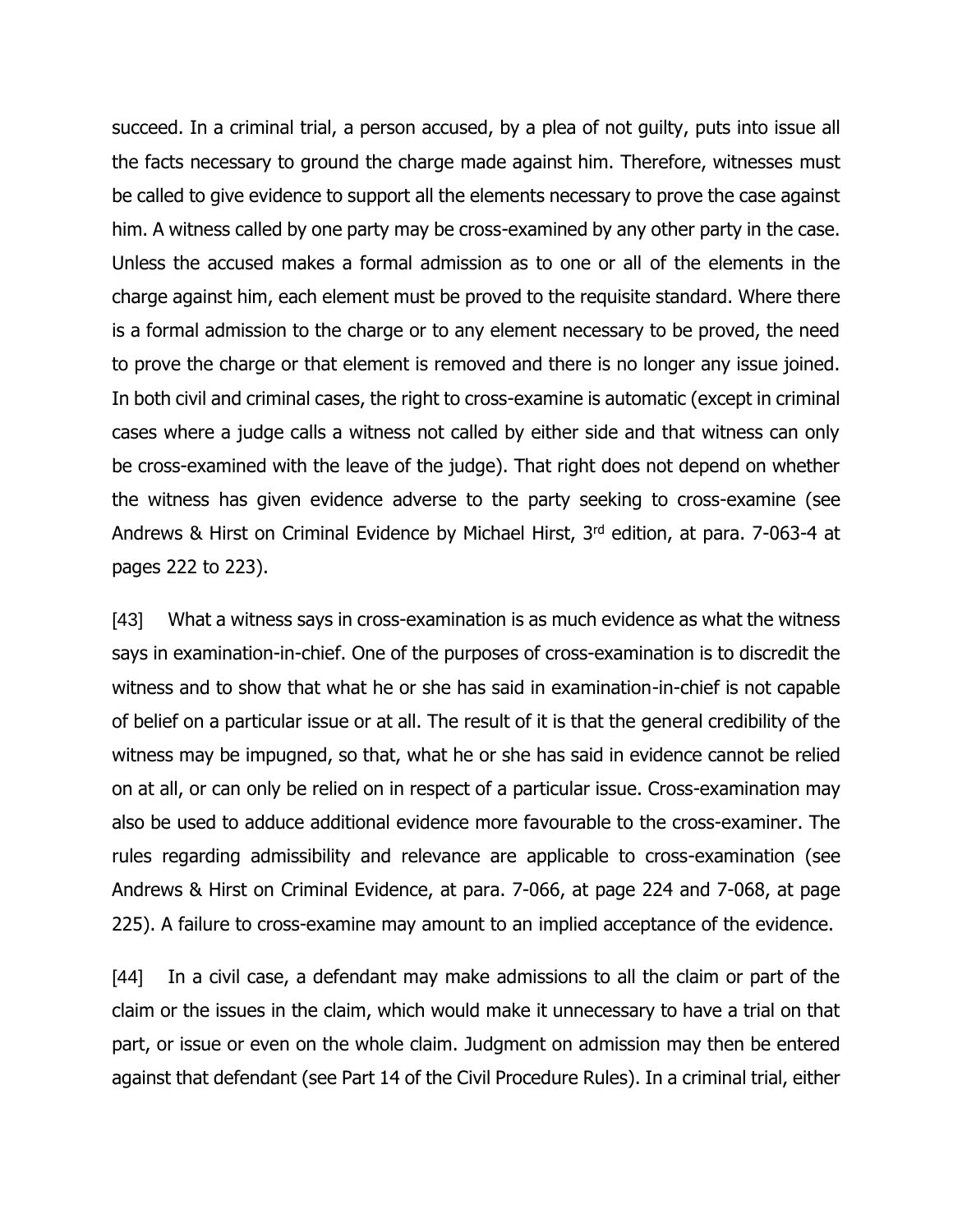at the start of, or during a trial, a defendant can make a formal admission of guilt on the general issue or admit facts which might otherwise be proved against him, thus obviating the need for a trial at all or for any evidence to be called to prove the fact so admitted. If an admission is made on the general issue, that is, a formal plea of guilty is made to the charge, there is no need for any evidence to be called concerning the charge. In other words, the court will proceed directly to sentence, without the need for any evidence to be called. Even if the defendant makes an unequivocal plea but outlines facts surrounding the committal of the offence, which are different from those in the possession of the prosecution, there will still be no need to call evidence of guilt, but the court may hold a Newton hearing regarding the facts on which the defendant is to be sentenced (see **R v Newton** (1982) 77 Cr App Rep 13; 4 Cr App Rep (S) 388; [1983] Crim LR 198).

[45] Therefore, although a defendant has the right to cross-examine a witness called to give evidence in proof of the claim or the charge against him and to impeach the credit of that witness, where there is a formal admission or plea of guilty at the trial of the case, then there is no requirement for any further evidence to be called, including through cross-examination. The court must proceed to judgment or sentence (see A Practical Approach to Criminal Procedure by John Sprack,  $13<sup>th</sup>$  edition, at para 17.13, page 277).

[46] These are all trite statements of procedure, in both civil and criminal trials, that can be found in any reputable text on civil or criminal law and procedure.

[47] In this case, the hearing was conducted by an inferior tribunal on an issue involving liability to pay and a refusal and/or failure to do so. The hearing was not conducted in a court of law but by the inferior tribunal which is bound by law, its own rules and regulations, and stated practices. One of the rules it is bound by is the common law rule of natural justice. Although hearings by the Committee are not criminal trials, the criminal standard of proof prevails.

[48] The hearings conducted by the Committee are conducted in the same manner as in a civil or criminal trial as it relates to the taking of evidence, in that, the complainant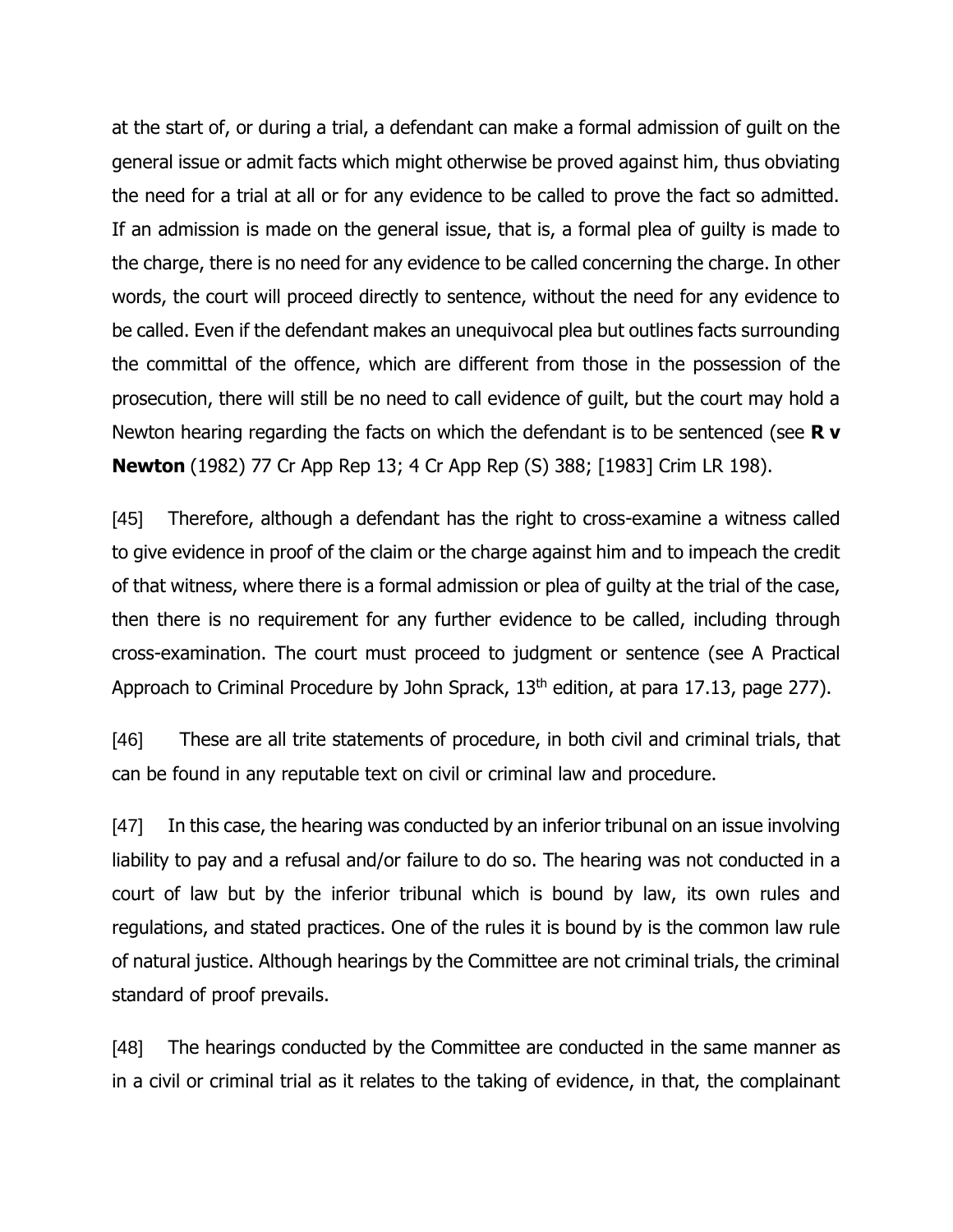gives evidence and is cross-examined and the attorney gives evidence if he so chooses and is subject to cross-examination. There are no witness statements and no arraignment. Evidence is adduced by way of affidavits and documentary proof of assertions made in those affidavits. The burden of proof rests on the complainant to prove the facts alleged beyond a reasonable doubt. In that regard, the disciplinary hearings before the Committee are analogous to criminal proceedings. By virtue of section 14 of the LPA, the Committee has the power to administer oaths for the purpose of any application made to them and to issue writs of subpoena. Pursuant to section 14 (4), any application to, or an enquiry or proceeding before the Committee shall be "deemed to be a legal proceeding within the meaning of that expression as used in Part II of the Evidence Act". Part II of the Evidence Act deals with evidence in Bankers Books, and section 32 of that Part describes legal proceedings as any "civil or criminal proceeding or inquiry in which evidence is or may be given, and includes arbitration."

[49] In a hearing conducted by a disciplinary tribunal, the basic requirements of natural justice must be present. The person 'accused' should know the nature of the accusation made against him, he should be given an opportunity to state his case, and, the tribunal should act in good faith. All of these elements were present in this case. I do accept the force of the argument that if an accused is not allowed to cross-examine his accuser to get at the truth of the case, it may be a breach of natural justice, although it may not be so in all cases, depending on the particular tribunal, its procedures, and the general circumstances of the case. Each case must be determined on its own facts (see **University of Ceylon v E F W Fernando** [1960] 1 WLR 223). However, where the truth of the case is no longer in dispute, as when the accused condemns himself out of his own mouth at the trial, then there will be no need for cross-examination (see A Practical Approach to Criminal Procedure by John Sprack, para. 17.13, at page 277). Nothing said in the authorities cited by the appellant conflicts with this view.

[50] In the case of **Solicitors Regulation Authority v Farrimond** [2018] EWHC 321 (Admin) (which was not cited by either side but which I believe is instructive), Mr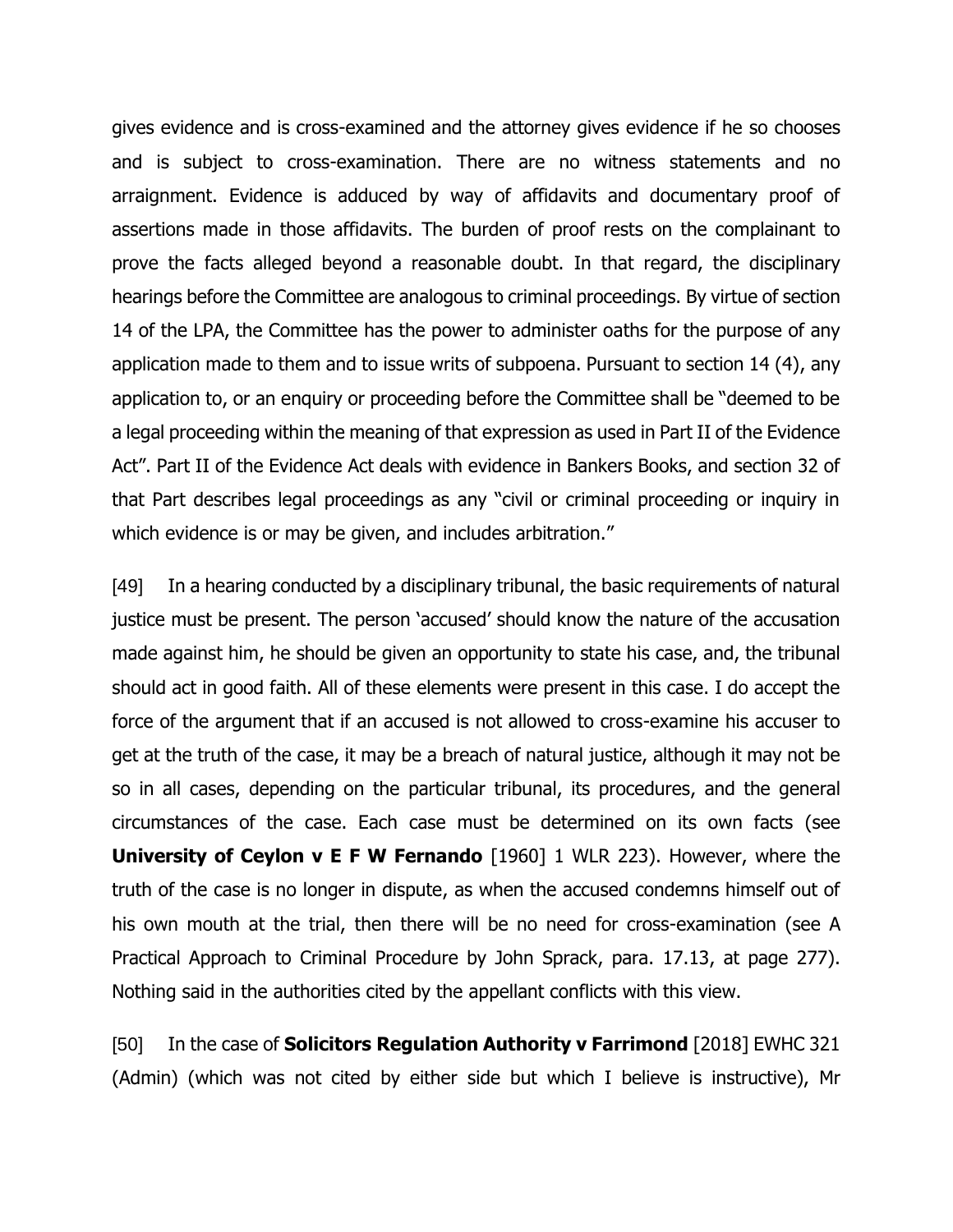Farrimond, a solicitor, pleaded guilty to attempted murder of his wife and was sentenced to six years in prison. As a result of his conviction, the Solicitors Disciplinary Tribunal ('the Tribunal') considered allegations made against him of breaches of the Solicitors Regulation Authority ('SRA') Principles regarding standards of professional ethics. The allegations were admitted before the Tribunal and Mr Farrimond declined to appear at the hearing by video link from prison. The matter was considered by the Tribunal in his absence. In light of the conviction and the admissions made before the Tribunal, it was satisfied that Mr Farrimond had failed to act with integrity. Without contest, it found that all the allegations had been proven. It considered newspaper articles on the conviction and concluded that Mr Farrimond had failed to maintain the trust of the public placed in him for the provision of legal services. The Tribunal imposed a sanction of indefinite suspension. The SRA, pursuant to section 49 of the Solicitors Act of 1974, successfully appealed that decision on sanction, to the High Court, Queen's Bench Division, which held that the sanction of indefinite suspension was inappropriate and a sanction of striking off the roll ought to be substituted. Although Mr Farrimond had filed submissions in mitigation, the court found that the seriousness of the criminality involved was "wholly incompatible with remaining on the Roll of Solicitors".

[51] Although the case of **Farrimond** is wholly different on the facts from the instant case, I have cited it to show that, where admissions are made before a tribunal, there may be no need for witnesses to be called and for cross-examination to take place. That case was decided without contest, based on Mr Farrimond's admission of the allegations. All that was necessary for him to do, thereafter, was to file submissions in mitigation of the sanctions which were within the power of the Tribunal to impose.

[52] In the instant case, during the hearing, the appellant admitted to his liability to pay and that he had failed to do so. Despite the fact that proceedings before the Committee are deemed to be legal proceedings for some purposes, it is not a court of law. Although it may administer oaths, it has no power to arraign and to take a plea of guilt. Therefore, admissions before the Committee must, of necessity, be made either in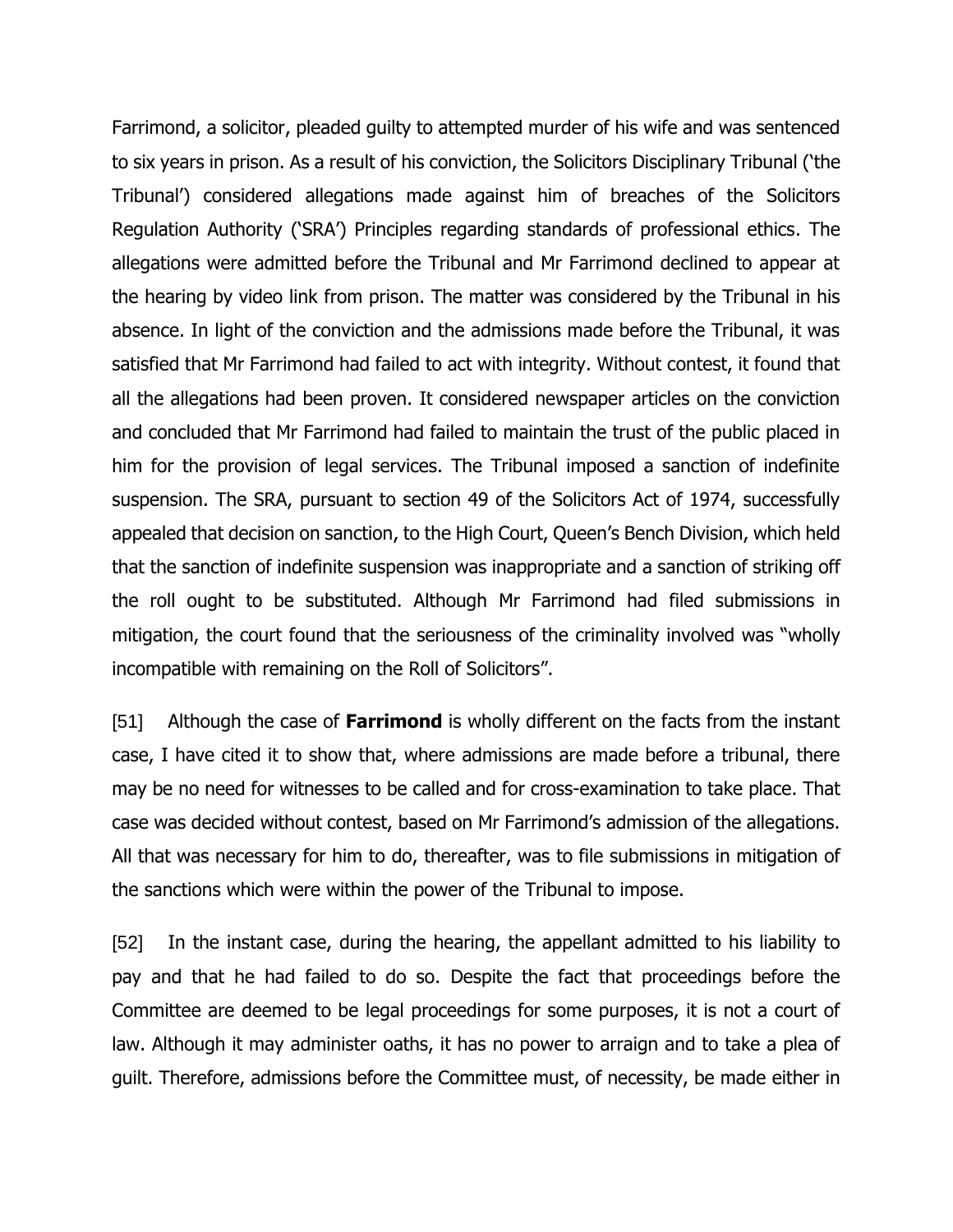an affidavit or orally. The appellant made the admissions as set out above and voluntarily began making restitution before the Committee. Any reasonable person would be forgiven for thinking that, in such a case, the issue of culpability was thereby settled. Was there any other outstanding issue joined between the parties? Inquiries were made of the appellant and he could point to none. Neither did his attorney indicate any area in which there was an outstanding dispute as to liability.

[53] Mr Golding complained that the Committee predetermined the case, having taken the view, as was expressed by the Chair of the Committee, that "cross-examination would have made no difference". However, this is not strictly true. It was pointed out by the Committee that admissions had been made with regard to the substance of the complaint and that a great deal of the Committee's time had been spent working out what was to be paid in accordance with the complaint. It was in that context that the question was posed by the Committee Chair as to what would be asked if counsel were to crossexamine. Asking what questions would be asked in cross-examination is a different thing from saying cross-examination would make no difference. I agree with the Committee's take on the comment from the Chairperson, as expressed to Mr Golding, that the comment from the Chair was made in the context of the admissions to the complaint made by the appellant, and the absence of any identified or identifiable outstanding disputed issue which would be the subject of cross-examination. This complaint is unmeritorious.

[54] Mrs Kitson QC, posed a question as to what occurs when an accused person pleads guilty to a charge at his trial with his attorney present, confirms that he has made restitution, and is thereafter formally found guilty. Would that accused, she asked, be thereafter entitled to complain that he did not have the opportunity to cross-examine the victim? She further asked whether the failure to continue the trial, in those circumstances, would be a breach of natural justice. To both questions, she submitted the answer could only be in the negative. I fear that I can do nothing other than agree with her.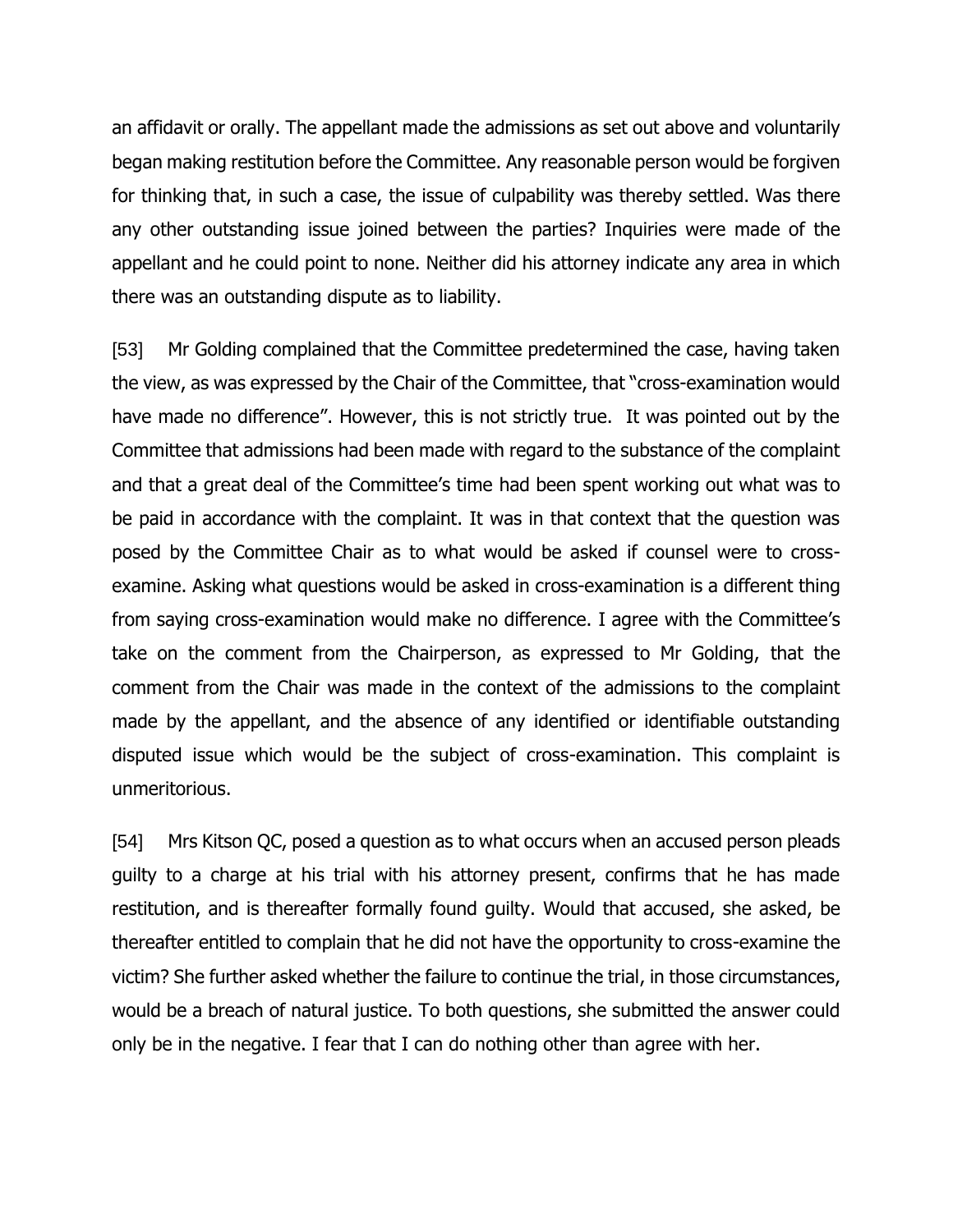[55] The appellant, despite repeated requests to do so, filed no affidavit as required by rule 4. The Committee would, therefore, have been left in the dark as to his defence, if any, up to the point at which the complainant gave evidence. The Committee was forced to make enquiries of the appellant as to his position regarding the case. His response was to admit to the allegations in the complaint. Natural justice demands that the Committee's decision be based on evidence of probative value. The complainant gave evidence, the substance of which was admitted to by the appellant. The evidence was, therefore, of probative value. In those circumstances there was no breach of natural justice. If it is accepted that a tribunal, like a court, may admit statements agreed between the parties without violating natural justice (see **R v Oxford Local Valuation Panel ex p Oxford CC** (1981) 79 LGR 432 as cited in Administrative Law, by Sir William Wade & Christopher Forsyth,  $11<sup>th</sup>$  edition, at page 439, footnote 263), then I see no reason why a tribunal should not be able to accept a clear admission as to the commission of the offence, and make a decision on it, without being said to have violated the rules of natural justice.

[56] The appellant was served with the complaint and affidavit in support. He was served with the notes of evidence of the complainant's oral testimony and was granted adjournments so he that could adequately respond and have his attorney present. He was given adequate opportunity to meet the case and to state his defence, if any. In the face of clear admissions to the complaint made by the appellant, who is an attorney-atlaw and who, in that regard, cannot complain that he did not know or understand what he was doing, the Committee cannot be said to have fallen short of the requirements of natural justice.

[57] Furthermore, the complainant was present at each and every hearing date before the Committee, should the appellant have needed to cross-examine her. He had every opportunity to correct or contradict any relevant portion of the complaint or the evidence which he thought was not true. Having made his admissions in precise and unequivocal language, the appellant expressed no desire or intention to challenge the evidence of the complainant on any further or outstanding issues.